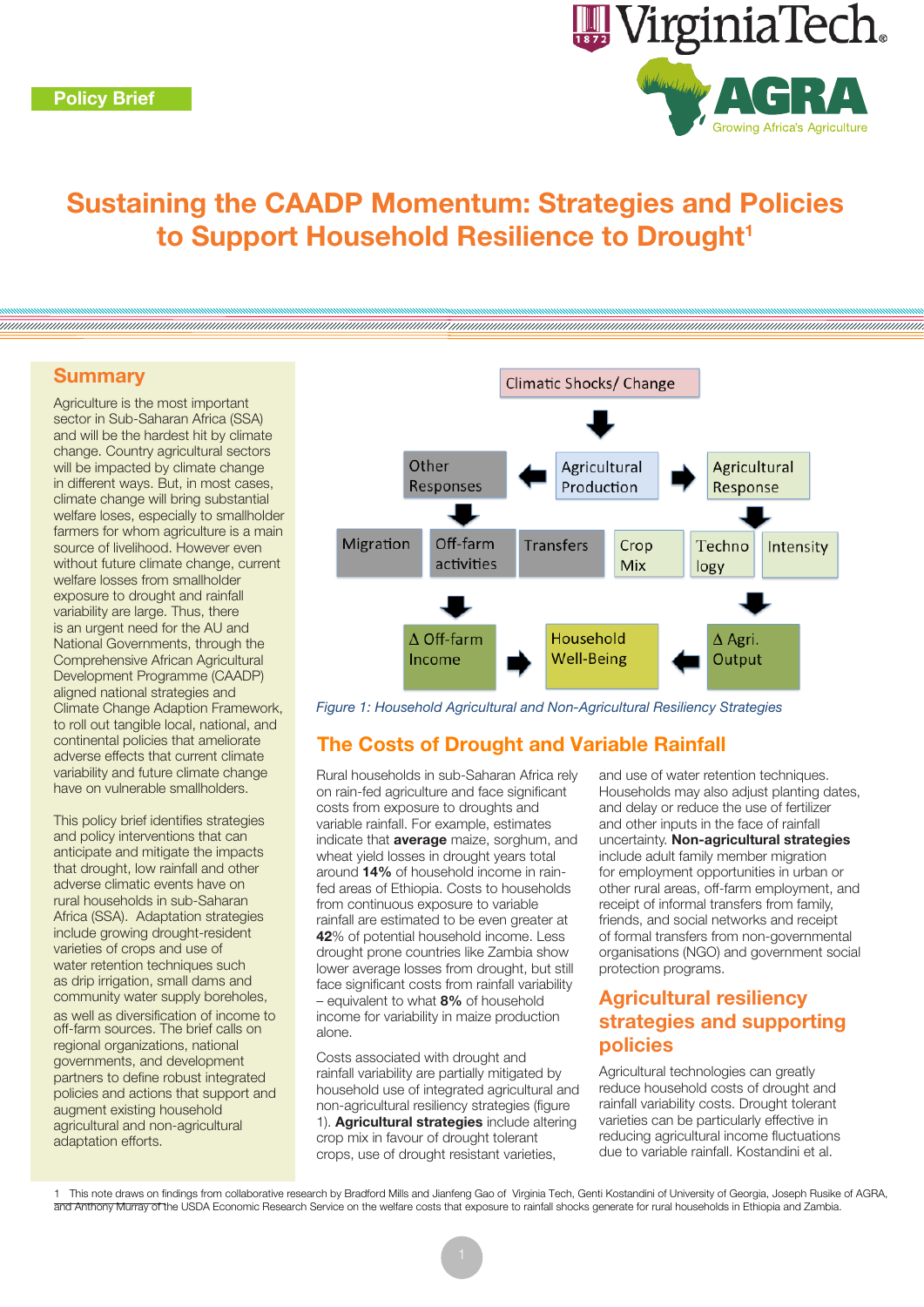*In many environments drought tolerant varieties can reduce mean yield losses in the face of drought by up to 20 percent and reduce yield variability by up to 15 percent and they perform better than landrace varieties and improved varieties from the private sector in most environments.*

2013 find that in many environments drought tolerant varieties can reduce mean yield losses in the face of drought by up to 20 percent and reduce yield variability by up to 15 percent and they perform better than landrace varieties and improved varieties from the private sector in most environments. In the cases of Ethiopia and Zambia, adoption of drought tolerant varieties for staple crops like Maize can decrease overall mean yield losses due to drought and rainfall variability by at least 20 percent and yield variability by at least 10 percent. These gains are equivalent to about 8 percent and 15 percent of total household income in Ethiopia and Zambia, respectively.

Gains from yield variance reductions are harder to see than straight yield gains. This may lead to lack of adoption by farmers and also underinvestment in yield variability reducing technologies by agricultural research organizations.

The ability of agricultural technologies to reduce farmer losses from drought and rainfall variability has implications for both country research and extension efforts. For research, systems should review the national agricultural research portfolio and ensure investments in research on yield variability reducing technologies are funded at levels consistent with benefits generated for farm households. For example, currently the International Maize and Wheat Improvement Centre (CIMMYT) and the International Institute of Tropical Agriculture (IITA) spend about 6 percent of their research funds on maize drought tolerance. Similarly, extension and outreach efforts should sensitize farmers on the benefits of technologies focused on stabilizing yields.

Efficient and responsive agricultural input and output markets can also stabilize household agricultural production and agricultural income streams in the face of rainfall shocks. Ready access to input markets allow farmers to rapidly reallocate of resources to change crop mix, varieties, fertilizer, and other inputs in response to rainfall conditions. For instance, in efficient and responsive markets farmers can purchase fertilizer and/ or high yielding variety seeds if early rains are strong. Similarly, efficient output markets can buffer rural households against adverse market price swings; where staple crop prices are low in abundant rainfall years when the households has a surplus and high in poor rainfall years when the household is a net consumer.

Policies to promote efficient and responsive markets focus mainly on lowering transaction costs. Key investments include transportation infrastructure to lower the costs and increase the speed of movement of goods. In rural SSA all-season roads that are passable during the rainy season greatly reduce transaction costs and increase market efficiency. Low internal and external barriers to trade also allow markets to respond rapidly to supply shortages, this includes minimal checkpoints and tolls on

roadways. Favourable market legal infrastructure can also reduce transaction costs, critical conditions include clear and fair commercial contract enforcement.

Agricultural crop insurance is increasingly promoted as a mechanism to reduce the impact that rainfall shortfalls have on agricultural incomes. Until recently it has been hard to cost effectively verify local rainfall shortfalls and associated crop failure, keeping insurance premiums high and insurance uptake lower. However, new indexbased insurance products that rely on remote sensing rainfall and vegetative indexes have substantially reduced monitoring costs. Farmers still appear to be reluctant to purchase premiums at commercially viable rates, which is somewhat puzzling in light of the large costs they face from exposure to risk. Subsidies of index-based insurance products may be needed in the medium term to increase household familiarity and reduce informational barriers to adoption.

## Non-agricultural resiliency strategies

Off-farm strategies form an important part of rural household efforts to stabilize income in the face of rainfall shocks. In fact income from agricultural production sometimes represents a minority share of rural household income, allowing considerable scope for households to intensify their off-farm efforts in response to negative rainfall shocks through off-farm employment, migration for employment, and receipt of informal and formal transfers. For instance, in Ethiopia 14 percent of rural households have adult members who migrate for employment purposes in the past 5 years. Further, 33 percent of households have an adult member engaged in off-farm employment, 17 percent of households receive informal transfers, and 21 percent of households have received transfers through publics programs in the past year. Rural household income share from ownfarm, off-farm, and transfers for other countries (Malawi, Madagascar, Ghana, and Nigeria) are given in figure 2.

The migration of adult household members for employment can diversify and stabilize household income by providing a steady source of nonfarm income either year round or outside of the cropping season. The cost, particularly for year around migration, is loss of adult on-farm labour. Migration is a particularly effective mechanism for stabilizing income when households have accurate information on employment possibilities in areas to which they migrate. Further, effective mechanisms are needed to remit migrant transfers to the rural household. At a minimum, policies should not actively deter migration. Other supportive policies that allow households to effectively use migration as a mechanism to reduce the impact of rainfall shocks include provision of labour market information for destination areas and support of banking infrastructure so that household can receive migrant remittances in a cost-effective manor.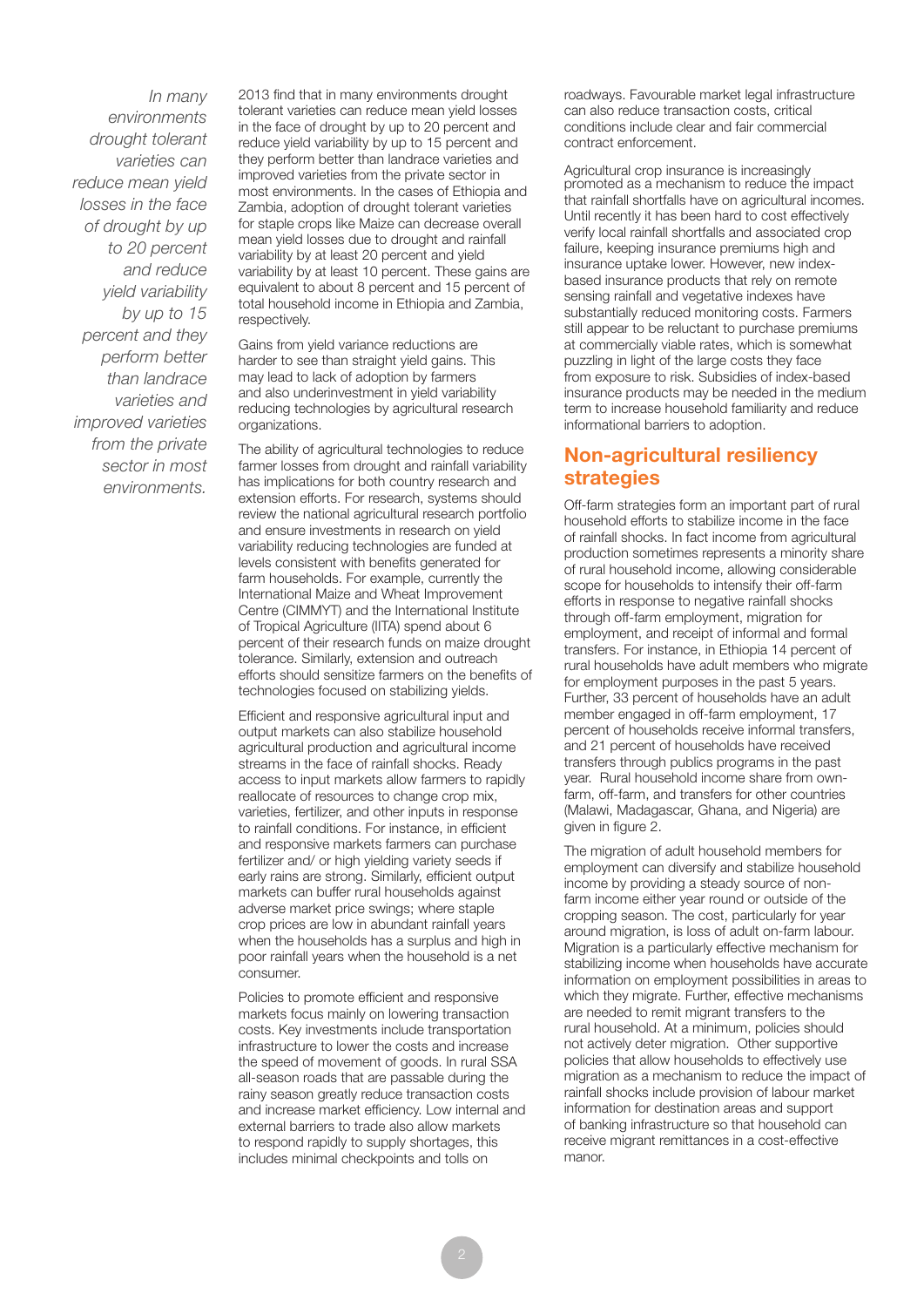

*Figure 2: Household Income Shares*

*Source: Davis et al. 2010.*

As noted, off-farm employment is often a major source of income and clear evidence exists that off-farm employment diversifies income and increases resilience to climatic shocks. However, evidence also exists that, particularly in rural economies with limited off-farm employment opportunities, wealthier households have disproportionate access to off-farm employment. Policies to support household efforts to diversify income through off-farm employment must, therefore, focus on the generation of opportunities for low-income households. Addressing constraints to microenterprise generation is a promising pathway, with interventions including support for microenterprise credit programs and entrepreneur basic skills training. Clear legal frameworks for property rights and economic-contracts also support micro-enterprise development and the general thickening of off-farm opportunities in rural economies.

Transfers provide another important pathway for income diversification and stabilization in the face of rainfall shocks. Many rural societies already have quite strong informal social safety nets through relatives, kinship groups, and village birth cohorts that provide assistance to individual households during times of need. However, evidence also suggests that informal transfers can only provide limited protection against covariate shocks like droughts. The basic reason being that if you are affected by drought, your neighbour is also affected and will be unable to assist you.

Public social protection programs, on the other hand have been shown to be effective in reaching and safeguarding chronically poor households in rural SSA (delNinno and Mills 2015). However, these programs are most effective in addressing the long-term needs of the chronic poor rather than the short-term needs of vulnerable households and those who temporarily become poor due to drought or low rainfall. Lack of program effectiveness in these situations is, in part, do to difficulties in rapidly scaling up assistance programs in response to rainfall shortfalls and other crises. The need

for more adaptive social protection programs to safeguard households in these situations is widely recognized. Key investments in such adaptive programs include early warning systems to rapidly identify areas facing rainfall deficits. Proven methods to rapidly and efficiently identify vulnerable households are also needed. Two promising areas of investment to identify vulnerable households are food security scoring measures like the dietary diversity index that have a strong correlation with short-term need and household registries that generate pre-existing lists of vulnerability households so that they can be rapidly reached during rainfall shortfalls.

## **Conclusions**

Several important factors need to be kept in mind when designing policies to reduce the costs that drought and low rainfall generate for rural households in SSA. Perhaps most importantly, rural households in SSA already employ effective, but incomplete, resiliency strategies. External interventions need to support and facilitate, rather than crowd out, existing effective household efforts to diversify and stabilize income through off-farm employment, migration, and use of social protection programs.

Government and development agencies need to follow the lead of rural households and generate integrated strategies to support existing household efforts across agricultural and nonagricultural income sources. A balanced portfolio of investments will include support for interventions that have been proven to work like drought resistance technologies, rainfall early warning systems, and off-farm employment creation by addressing credit and entrepreneur skill constraints. However, existing interventions should be balanced with pilot new and particularly promising interventions like indexed based crop insurance and adaptive social protection programs that respond rapidly to rainfall shortages.

Finally, as part of the dynamic process of policy and program formulation, evidence-based research on program effectiveness is needed to continually refine the effective mix of program intervention.

*Evidence also exists that, particularly in rural economies with limited offfarm employment opportunities, wealthier households have disproportionate access to off-farm employment. Policies to support household efforts to diversify income through offfarm employment must, therefore, focus on the generation of opportunities for lowincome households.*